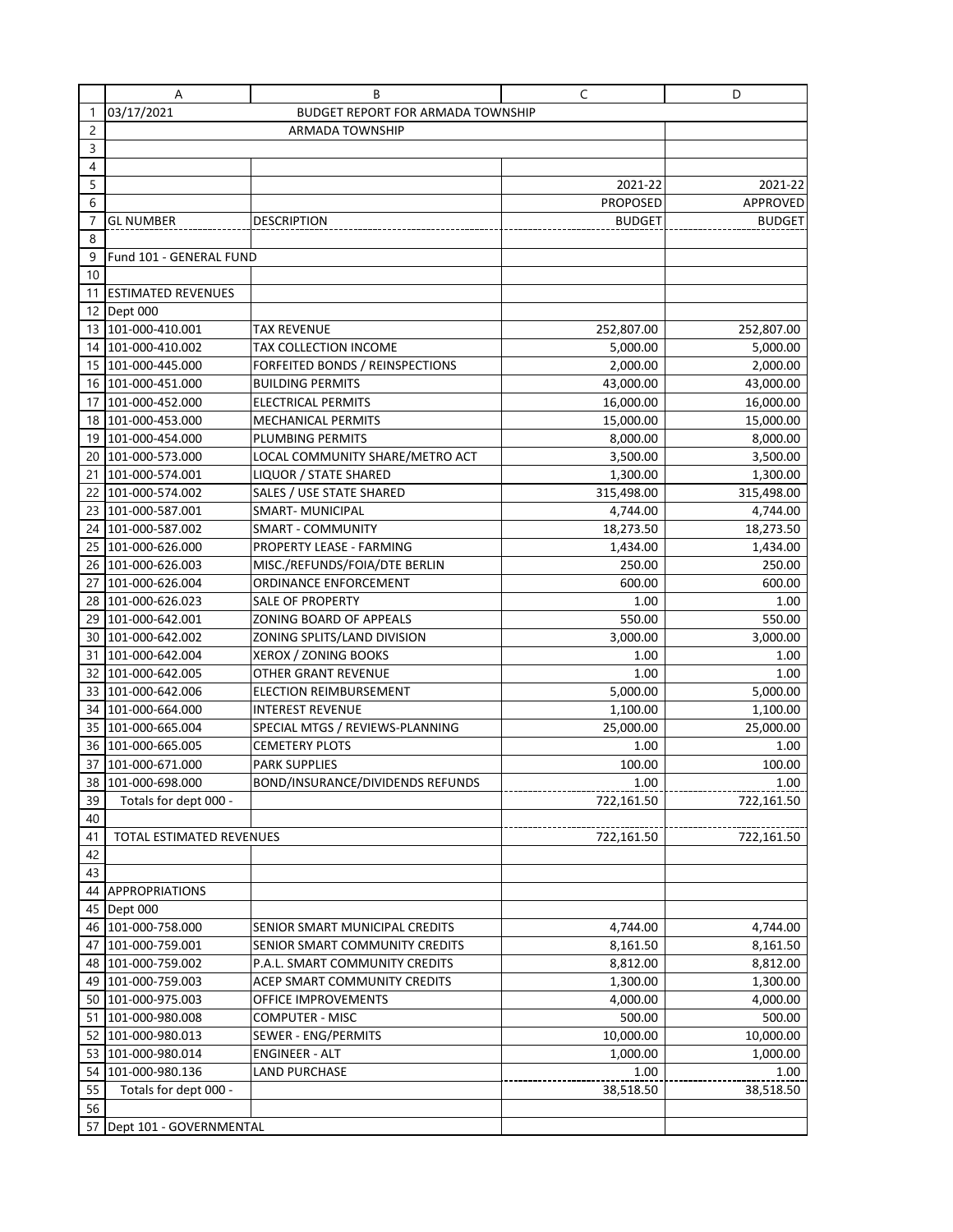|          | Α                                  | B                                                       | C                  | D                  |
|----------|------------------------------------|---------------------------------------------------------|--------------------|--------------------|
| 58       | 101-101-704.000                    | <b>WAGES - TRUSTEES</b>                                 | 8,048.82           | 8,048.82           |
| 59       | 101-101-719.000                    | LIFE INSURANCE - GOVENMENTAL                            | 1,500.00           | 1,500.00           |
| 60       | 101-101-721.000                    | <b>EMPLOYER'S FICA</b>                                  | 500.00             | 500.00             |
| 61       | 101-101-722.000                    | <b>EMPLOYER'S MEDICARE</b>                              | 129.00             | 129.00             |
| 62       | 101-101-727.000                    | OFFICE SUPPLIES - TOWNSHIP                              | 4,500.00           | 4,500.00           |
| 63       | 101-101-780.000                    | POSTAGE - GOVT                                          | 2,000.00           | 2,000.00           |
| 64       | 101-101-803.000                    | <b>AUDIT</b>                                            | 10,000.00          | 10,000.00          |
| 65       | 101-101-835.000                    | INSURANCE/BONDS                                         | 10,000.00          | 10,000.00          |
| 66       | 101-101-850.000                    | INTERNET/PHONE/CABLE/ETC.                               | 5,500.00           | 5,500.00           |
| 67       | 101-101-860.000                    | MTA MEMBERSHIP/MILEAGE                                  | 7,000.00           | 7,000.00           |
| 68       | 101-101-861.000                    | EDUCATION/TRAINING - GOVT                               | 1,500.00           | 1,500.00           |
| 69       | 101-101-864.000                    | SIREN/MAINTENANCE                                       | 2,800.00           | 2,800.00           |
| 70       | 101-101-901.000                    | PRINTING/PUBLISHING - GOVT                              | 2,000.00           | 2,000.00           |
| 71       | 101-101-922.000                    | <b>STREET LIGHTING - GOVT</b>                           | 3,000.00           | 3,000.00           |
| 72       | 101-101-923.000                    | IT SUPPORT-SERVICE CONTRACT                             | 5,500.00           | 5,500.00           |
| 73       | 101-101-930.000                    | MAINTENANCE - HALL                                      | 5,000.00           | 5,000.00           |
| 74       | 101-101-940.000                    | <b>COPIER LEASE</b>                                     | 2,800.00           | 2,800.00           |
| 75       | 101-101-955.000                    | PROPERTY EXPENSES/TAXES                                 | 1.00               | 1.00               |
| 76       | 101-101-960.000                    | MISCELLANEOUS EXPENSE                                   | 500.00             | 500.00             |
| 77       | 101-101-961.000                    | FLAGS, BANNERS, SIGNS                                   | 550.00             | 550.00             |
| 78       | 101-101-964.000                    | <b>REFUNDS</b>                                          | 200.00             | 200.00             |
| 79       | 101-101-965.000                    | <b>SERVICE CHARGES</b>                                  | 100.00             | 100.00             |
| 80       | Totals for dept 101 - GOVERNMENTAL |                                                         | 73,128.82          | 73,128.82          |
| 81       |                                    |                                                         |                    |                    |
| 82       | Dept 171 - SUPERVISOR              |                                                         |                    |                    |
| 83       | 101-171-704.000                    | <b>WAGES - SUPERVISOR</b>                               | 27,682.80          | 27,682.80          |
| 84       | 101-171-721.000                    | <b>EMPLOYER'S FICA</b>                                  | 1,977.00           | 1,977.00           |
| 85       | 101-171-722.000                    | <b>EMPLOYER'S MEDICARE</b>                              | 511.00             | 511.00             |
| 86       | 101-171-723.000                    | <b>HEALTH INSURANCE</b>                                 | 4,200.00           | 4,200.00           |
| 87       | 101-171-860.000                    | MEMBERSHIPS/MILEAGE                                     | 625.00             | 625.00             |
| 88       | 101-171-861.000                    | EDUCATION/TRAINING                                      | 625.00             | 625.00             |
| 89       | Totals for dept 171 - SUPERVISOR   |                                                         | 35,620.80          | 35,620.80          |
| 90       |                                    |                                                         |                    |                    |
| 91       | Dept 191 - ELECTIONS               |                                                         |                    |                    |
| 92<br>93 | 101-191-704.000<br>101-191-727.000 | <b>WAGES - ELECTIONS</b><br>OFFICE SUPPLIES - ELECTIONS | 5,000.00<br>500.00 | 5,000.00<br>500.00 |
| 94       | 101-191-731.000                    | VOTING MATERIALS/EQUIPMENT                              | 9,500.00           | 9,500.00           |
|          | 95 101-191-780.000                 | POSTAGE - ELECTIONS                                     | 1,500.00           | 1,500.00           |
|          | 96 101-191-860.000                 | MEMBERSHIPS/MILEAGE                                     | 500.00             | 500.00             |
| 97       | 101-191-861.000                    | <b>EDUCATION/TRAINING</b>                               | 650.00             | 650.00             |
| 98       | 101-191-901.000                    | PRINTING/PUBLISHING - ELECTIONS                         | 1,200.00           | 1,200.00           |
| 99       | 101-191-957.000                    | <b>MEALS</b>                                            | 500.00             | 500.00             |
| 100      | Totals for dept 191 - ELECTIONS    |                                                         | 19,350.00          | 19,350.00          |
| 101      |                                    |                                                         |                    |                    |
|          | 102 Dept 209 - ASSESSING           |                                                         |                    |                    |
|          | 103 101-209-704.000                | WAGES - ASSESSING                                       | 41,352.00          | 41,352.00          |
|          | 104 101-209-715.000                | <b>LAND DIVISION</b>                                    | 1,500.00           | 1,500.00           |
|          | 105 101-209-727.000                | OFFICE SUPPLIES                                         | 50.00              | 50.00              |
|          | 106 101-209-780.000                | POSTAGE - ASSESSING                                     | 2,000.00           | 2,000.00           |
|          | 107 101-209-811.000                | COMPUTER SUPPORT/MAINT ASSESSING                        | 1,282.00           | 1,282.00           |
|          | 108 101-209-811.001                | APEX SOFTWARE/SUPPORT FEE                               | 235.00             | 235.00             |
|          | 109 101-209-860.000                | MEMBERSHIPS/MILEAGE                                     | 250.00             | 250.00             |
|          | 110 101-209-861.000                | <b>EDUCATION/TRAINING</b>                               | 800.00             | 800.00             |
| 111      | Totals for dept 209 - ASSESSING    |                                                         | 47,469.00          | 47,469.00          |
| 112      |                                    |                                                         |                    |                    |
|          | 113 Dept 210 - ATTORNEY            |                                                         |                    |                    |
|          | 114 101-210-815.000                | MISC MATTERS - ATTORNEY                                 | 22,500.00          | 22,500.00          |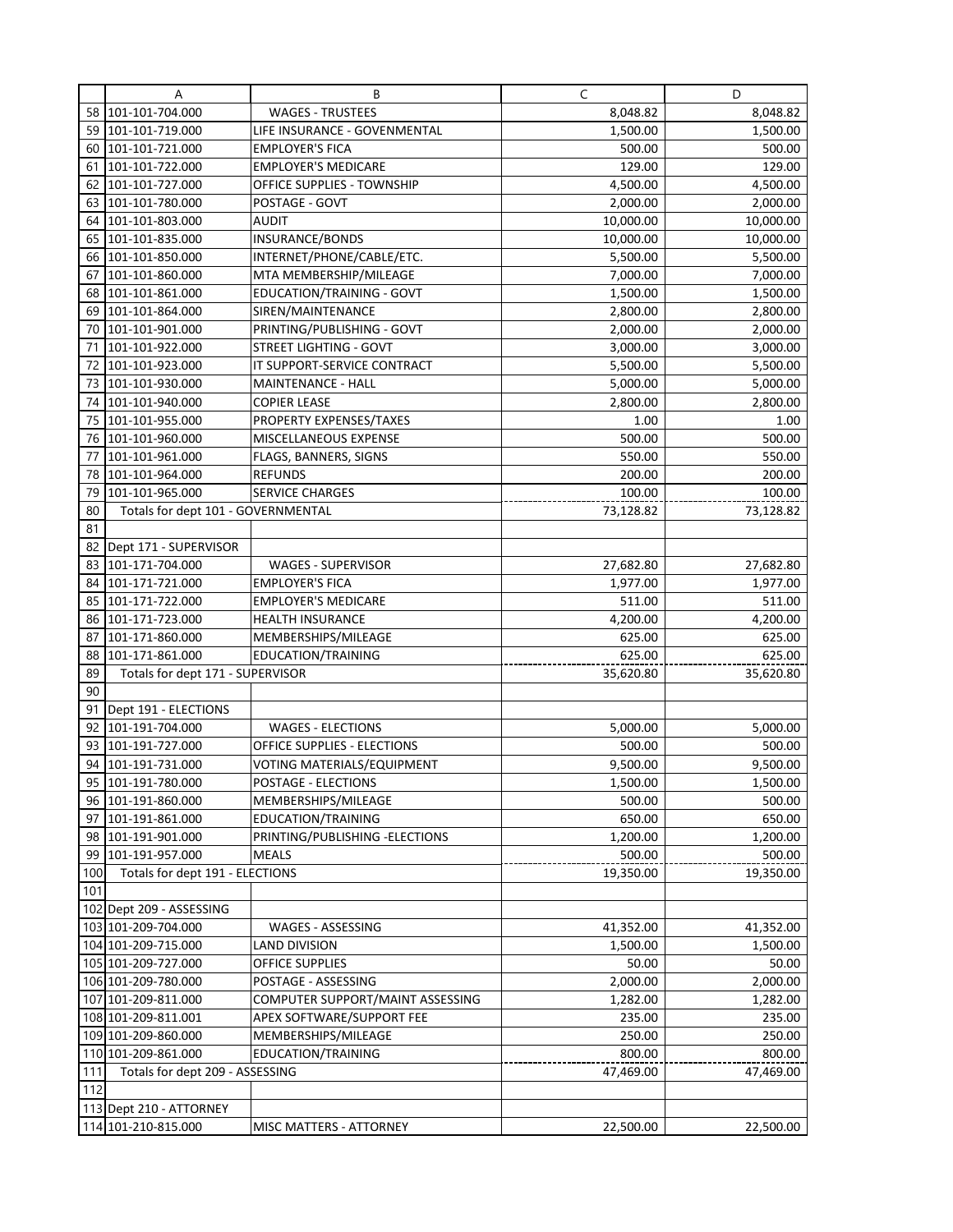|     | A                                        | B                                           | C         | D         |
|-----|------------------------------------------|---------------------------------------------|-----------|-----------|
| 115 | Totals for dept 210 - ATTORNEY           |                                             | 22,500.00 | 22,500.00 |
| 116 |                                          |                                             |           |           |
|     | 117 Dept 215 - CLERK                     |                                             |           |           |
|     | 118 101-215-704.000                      | <b>WAGES - CLERK</b>                        | 32,717.52 | 32,717.52 |
|     | 119 101-215-705.000                      | <b>DEPUTY WAGES - CLERK</b>                 | 15,000.00 | 15,000.00 |
|     | 120 101-215-721.000                      | <b>EMPLOYER'S FICA</b>                      | 3,219.00  | 3,219.00  |
|     | 121 101-215-722.000                      | <b>EMPLOYER'S MEDICARE</b>                  | 831.00    | 831.00    |
|     | 122 101-215-723.000                      | <b>HEALTH INSURANCE</b>                     | 4,200.00  | 4,200.00  |
|     | 123 101-215-811.000                      | COMPUTER SUPPORT/MAINT CLERK                | 3,088.00  | 3,088.00  |
|     | 124 101-215-860.000                      | MEMBERSHIPS/MILEAGE                         | 600.00    | 600.00    |
|     | 125 101-215-861.000                      | EDUCATION/TRAINING                          | 600.00    | 600.00    |
| 126 | Totals for dept 215 - CLERK              |                                             | 60,255.52 | 60,255.52 |
| 127 |                                          |                                             |           |           |
|     | 128 Dept 247 - BOARD OF REVIEW           |                                             |           |           |
|     | 129 101-247-704.000                      | WAGES - BOARD OF REVIEW                     | 800.00    | 800.00    |
|     | 130 101-247-721.000                      | <b>EMPLOYER'S FICA</b>                      | 49.60     | 49.60     |
|     | 131 101-247-722.000                      | <b>EMPLOYER'S MEDICARE</b>                  | 11.60     | 11.60     |
|     | 132 101-247-861.000                      | <b>EDUCATION/TRAINING</b>                   | 600.00    | 600.00    |
|     | 133 101-247-901.000                      | PRINTING/PUBLISHING - B.O.R.                | 100.00    | 100.00    |
|     | 134 101-247-957.000                      | <b>MEALS</b>                                | 100.00    | 100.00    |
| 135 | Totals for dept 247 - BOARD OF REVIEW    |                                             | 1,661.20  | 1,661.20  |
| 136 |                                          |                                             |           |           |
|     |                                          |                                             |           |           |
|     | 137 Dept 253 - TREASURER                 |                                             |           |           |
|     | 138 101-253-704.000                      | <b>WAGES - TREASURER</b>                    | 30,398.04 | 30,398.04 |
|     | 139 101-253-705.000                      | <b>DEPUTY WAGES - TREASURER</b>             | 13,000.00 | 13,000.00 |
|     | 140 101-253-721.000                      | <b>EMPLOYER'S FICA</b>                      | 2,952.00  | 2,952.00  |
|     | 141 101-253-722.000                      | <b>EMPLOYER'S MEDICARE</b>                  | 762.00    | 762.00    |
|     | 142 101-253-723.000                      | <b>HEALTH INSURANCE</b>                     | 4,200.00  | 4,200.00  |
|     | 143 101-253-780.000                      | POSTAGE/MAILINGS - TREASURER                | 3,000.00  | 3,000.00  |
|     | 144 101-253-811.000                      | COMPUTER SUPPORT/MAINT TREAS                | 1,129.00  | 1,129.00  |
|     | 145 101-253-860.000                      | MEMBERSHIPS/MILEAGE                         | 100.00    | 100.00    |
|     | 146 101-253-861.000                      | EDUCATION/TRAINING -TREASURER               | 200.00    | 200.00    |
| 147 | Totals for dept 253 - TREASURER          |                                             | 55,741.04 | 55,741.04 |
| 148 |                                          |                                             |           |           |
|     | 149 Dept 265 - BUILDING & GROUNDS        |                                             |           |           |
|     | 150 101-265-704.000                      | WAGES - BLDG/GROUNDS                        | 5,000.00  | 5,000.00  |
|     | 151 101-265-721.000                      | <b>EMPLOYER'S FICA</b>                      | 124.00    | 124.00    |
|     | 152 101-265-722.000                      | <b>EMPLOYER'S MEDICARE</b>                  | 30.00     | 30.00     |
|     | 153 101-265-741.000                      | MAINT./SUPPLIES/SNOW/GRASS                  | 3,500.00  | 3,500.00  |
|     | 154 101-265-920.000                      | <b>UTILITIES</b>                            | 6,500.00  | 6,500.00  |
| 155 | Totals for dept 265 - BUILDING & GROUNDS |                                             | 15,154.00 | 15,154.00 |
| 156 |                                          |                                             |           |           |
|     | 157 Dept 276 - TOWNSHIP CEMETERY         |                                             |           |           |
|     | 158 101-276-930.000                      | MAINTENANCE - CEMETERY                      | 3,500.00  | 3,500.00  |
| 159 | Totals for dept 276 - TOWNSHIP CEMETERY  |                                             | 3,500.00  | 3,500.00  |
| 160 |                                          |                                             |           |           |
|     | 161 Dept 301 - ORDINANCE ENFORCEMENT     |                                             |           |           |
|     | 162 101-301-704.000                      | WAGES - CODE OFFICIAL                       | 3,600.00  | 3,600.00  |
|     | 163 101-301-711.000                      | <b>LIQUOR INSPECTIONS</b>                   | 1,300.00  | 1,300.00  |
|     | 164 101-301-721.000                      | <b>EMPLOYER'S FICA</b>                      | 305.00    | 305.00    |
|     | 165 101-301-722.000                      | <b>EMPLOYER'S MEDICARE</b>                  | 71.00     | 71.00     |
|     | 166 101-301-860.000                      | MEMBERSHIPS/MILEAGE                         | 200.00    | 200.00    |
|     | 167 101-301-960.000                      | TELEPHONE - CODE OFFICIAL                   | 1,000.00  | 1,000.00  |
| 168 |                                          | Totals for dept 301 - ORDINANCE ENFORCEMENT | 6,476.00  | 6,476.00  |
| 169 |                                          |                                             |           |           |
|     | 170 Dept 371 - INSPECTIONS               |                                             |           |           |
|     | 171 101-371-704.000                      | <b>WAGES - INSPECTIONS</b>                  | 35,450.00 | 35,450.00 |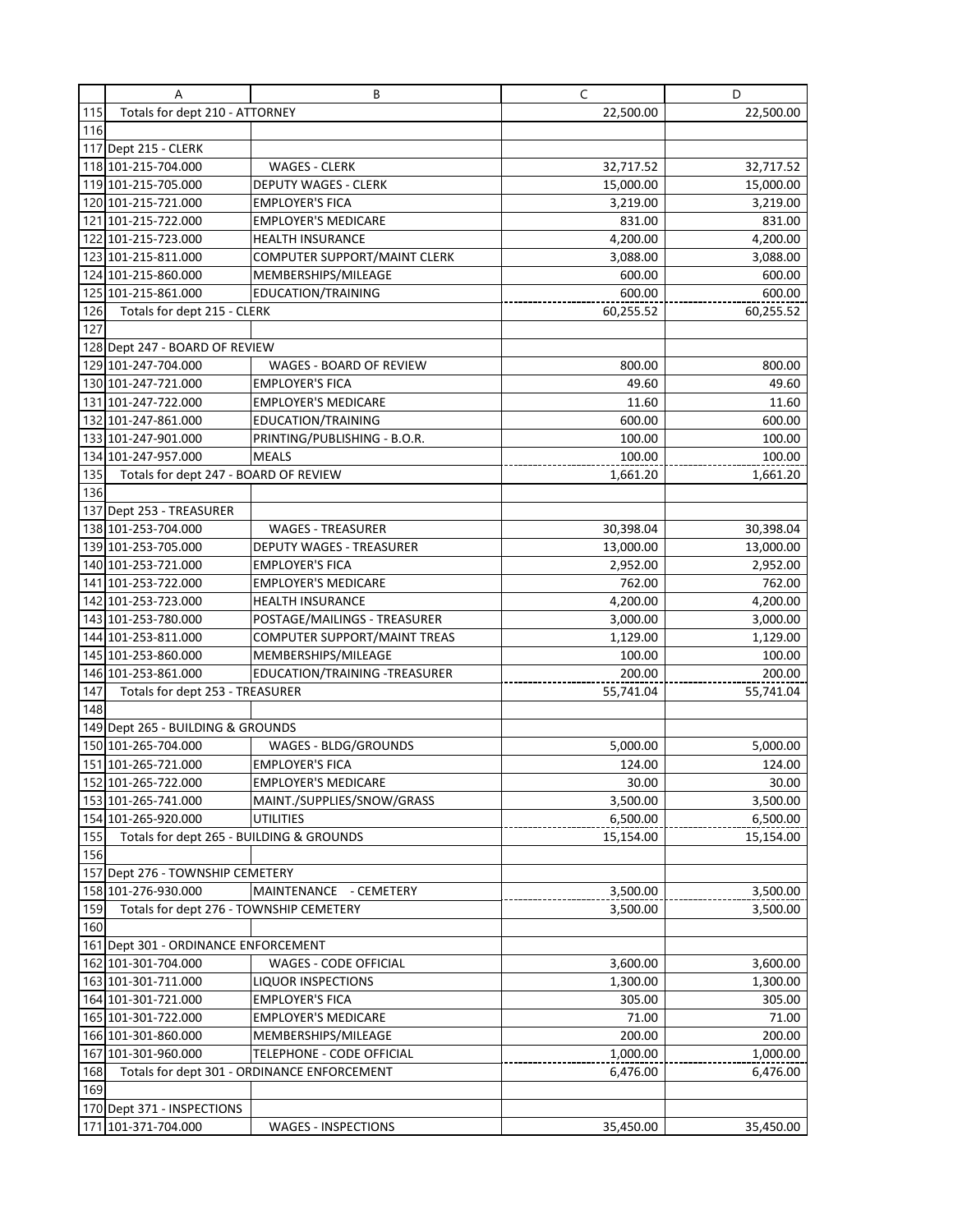|     | Α                                          | B                                            | C              | D               |
|-----|--------------------------------------------|----------------------------------------------|----------------|-----------------|
|     | 172 101-371-706.000                        | <b>ELECTRICAL WAGES</b>                      | 7,500.00       | 7,500.00        |
|     | 173 101-371-707.000                        | <b>MECHANICAL WAGES</b>                      | 6,000.00       | 6,000.00        |
|     | 174 101-371-708.000                        | PLUMBING WAGES                               | 5,000.00       | 5,000.00        |
|     | 175 101-371-709.000                        | <b>SECRETARY WAGES</b>                       | 32,085.93      | 32,085.93       |
|     | 176 101-371-709.001                        | <b>VACATION- SECY</b>                        | 2,467.20       | 2,467.20        |
|     | 177 101-371-721.000                        | <b>EMPLOYER'S FICA</b>                       | 5,748.00       | 5,748.00        |
|     | 178 101-371-722.000                        | <b>EMPLOYER'S MEDICARE</b>                   | 1,484.00       | 1,484.00        |
|     | 179 101-371-723.000                        | <b>HEALTH INSURANCE</b>                      | 4,200.00       | 4,200.00        |
|     | 180 101-371-724.000                        | RETIREMENT                                   | 1,944.40       | 1,944.40        |
|     | 181 101-371-727.000                        | OFFICE SUPPLIES - INSPECTIONS                | 250.00         | 250.00          |
|     | 182 101-371-780.000                        | POSTAGE - BUILDING                           | 200.00         | 200.00          |
|     | 183 101-371-811.000                        | COMPUTER SUPPORT/MAINT BLDG                  | 1,200.00       | 1,200.00        |
|     | 184 101-371-850.000                        | <b>TELEPHONE - BLDG</b>                      | 1,000.00       | 1,000.00        |
|     | 185 101-371-860.000                        | MEMBERSHIPS/MILEAGE                          | 1,300.00       | 1,300.00        |
|     | 186 101-371-964.000                        | <b>REFUNDS</b>                               | 200.00         | 200.00          |
| 187 | Totals for dept 371 - INSPECTIONS          |                                              | 106,029.53     | 106,029.53      |
| 188 |                                            |                                              |                |                 |
|     | 189 Dept 400 - PLANNING COMMISSION         |                                              |                |                 |
|     | 190 101-400-704.000                        | <b>WAGES - PLANNING</b>                      | 6,228.00       | 6,228.00        |
|     | 191 101-400-714.000                        | MEETING PER DEIM                             | 900.00         | 900.00          |
|     | 192 101-400-721.000                        | <b>EMPLOYER'S FICA</b>                       | 442.00         | 442.00          |
|     | 193 101-400-722.000                        | <b>EMPLOYER'S MEDICARE</b>                   | 104.00         | 104.00          |
|     | 194 101-400-780.000                        | POSTAGE - PLANNING                           | 300.00         | 300.00          |
|     | 195 101-400-806.100                        | PLANNER SITE PLAN REVIEWS/ATTY/ENG/FIR       | 15,000.00      | 15,000.00       |
|     | 196 101-400-814.000                        | <b>COMMUNITY PLANNER</b>                     | 6,600.00       | 6,600.00        |
|     | 197 101-400-822.000                        | P.D.R. COMMITTEE                             | 750.00         | 750.00          |
|     | 198 101-400-861.000                        | EDUCATION/TRAINING                           | 1,000.00       | 1,000.00        |
|     | 199 101-400-901.000                        | PRINTING/PUBLISHING - PLANNING               | 750.00         | 750.00          |
|     | 200 101-400-960.000                        | <b>LAND DIVISON SPLITS</b>                   | 1,500.00       | 1,500.00        |
| 201 | Totals for dept 400 - PLANNING COMMISSION  |                                              | 33,574.00      | 33,574.00       |
| 202 |                                            |                                              |                |                 |
|     | 203 Dept 412 - ZONING BOARD OF APPEAL      |                                              |                |                 |
|     | 204 101-412-704.000                        | WAGES - Z.B.A.                               | 1,060.00       | 1,060.00        |
|     | 205 101-412-709.000                        | <b>SECRETARY WAGES</b>                       | 300.00         | 300.00          |
|     | 206 101-412-721.000                        | <b>EMPLOYER'S FICA</b>                       | 85.00<br>20.00 | 85.00           |
|     | 207 101-412-722.000<br>208 101-412-780.000 | <b>EMPLOYER'S MEDICARE</b><br>POSTAGE - ZBA  | 100.00         | 20.00<br>100.00 |
|     | 209 101-412-901.000                        | PRINTING/PUBLISHING - Z.B.A.                 | 200.00         | 200.00          |
| 210 |                                            | Totals for dept 412 - ZONING BOARD OF APPEAL | 1,765.00       | 1,765.00        |
| 211 |                                            |                                              |                |                 |
|     | 212 Dept 446 - ROADS                       |                                              |                |                 |
|     | 213 101-446-930.001                        | MAINTENANCE/CHLORIDE - ROADS                 | 28,000.00      | 28,000.00       |
|     | 214 101-446-930.010                        | POWELL ROAD PROJECT                          | 70,594.00      | 70,594.00       |
|     | 215 101-446-930.011                        | DRAIN MAINTENANCE                            | 4,000.00       | 4,000.00        |
|     | 216 101-446-930.012                        | <b>LIMESTONE</b>                             | 24,585.00      | 24,585.00       |
| 217 | Totals for dept 446 - ROADS                |                                              | 127,179.00     | 127,179.00      |
| 218 |                                            |                                              |                |                 |
|     | 219 Dept 447 - ENGINEERS                   |                                              |                |                 |
|     | 220 101-447-819.000                        | SPALDING, DEDECKER & ASSOCIATES              | 5,000.00       | 5,000.00        |
| 221 | Totals for dept 447 - ENGINEERS            |                                              | 5,000.00       | 5,000.00        |
| 222 |                                            |                                              |                |                 |
|     | 223 Dept 528 - TRANSFER SITE               |                                              |                |                 |
|     | 224 101-528-704.000                        | <b>WAGES - TRANSFER SITE</b>                 | 1,510.00       | 1,510.00        |
|     | 225 101-528-721.000                        | <b>EMPLOYER'S FICA</b>                       | 100.00         | 100.00          |
|     | 226 101-528-722.000                        | <b>EMPLOYER'S MEDICARE</b>                   | 24.00          | 24.00           |
|     | 227 101-528-809.000                        | TRANSFER SITE MONTHLY EXP                    | 67,380.00      | 67,380.00       |
|     | 228 101-528-930.000                        | MAINTENANCE - TRANSFER SITE                  | 1,500.00       | 1,500.00        |